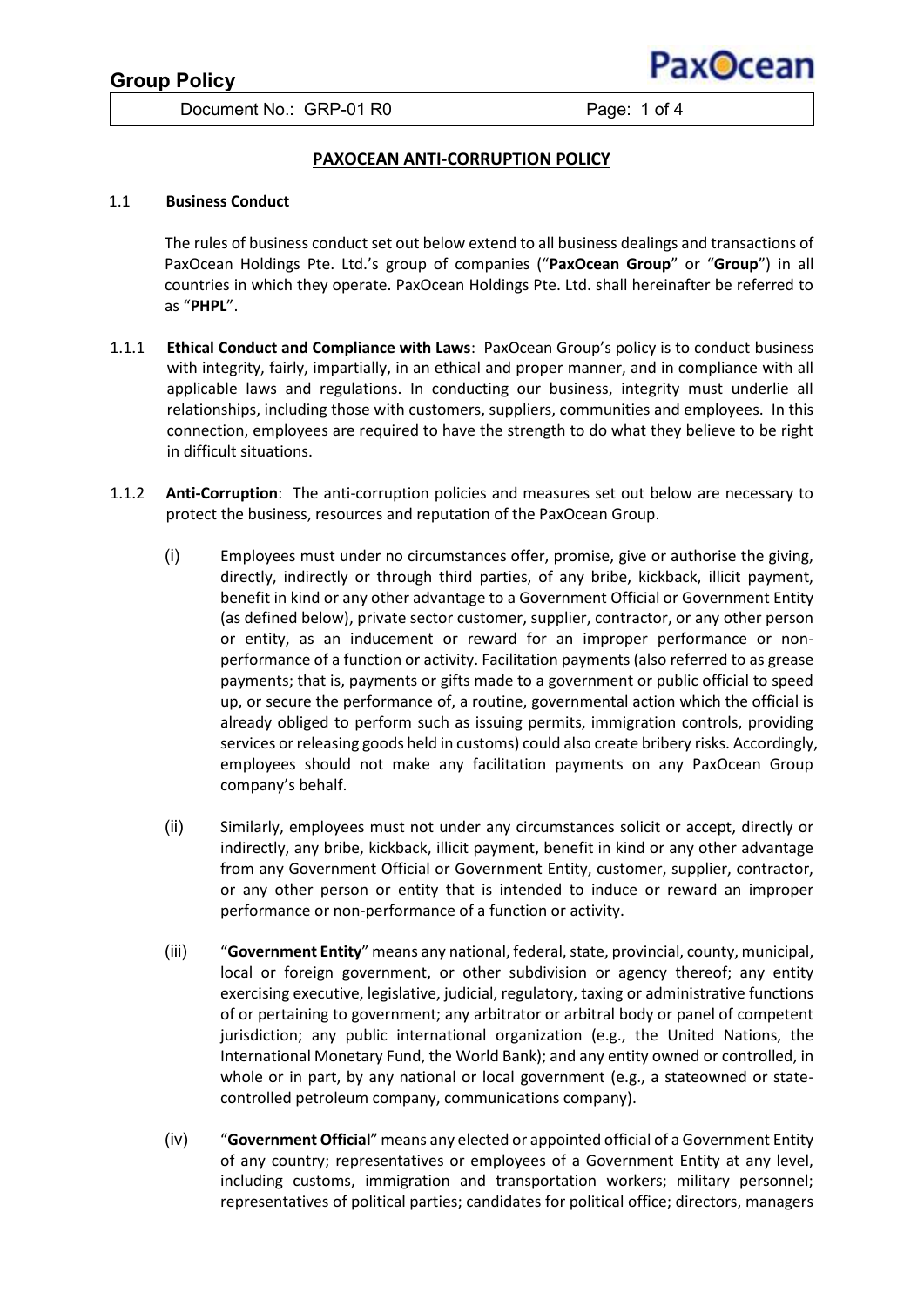| <b>Group Policy</b>     | PaxOcean       |
|-------------------------|----------------|
| Document No.: GRP-01 R0 | Page: $2$ of 4 |

or employees of state-owned or controlled entities; and any entity hired by a Government Entity for any purpose.

1.1.3 **Gifts and Hospitality**: While it is recognized that the giving or receiving of gifts and hospitality may help in the building of business relationships, good judgement must be exercised at all times. The offer and receipt of gifts or hospitality must be avoided whenever they could affect or be perceived to affect the outcome of business transactions or dealings, or are not reasonable and bona fide. Employees should avoid giving or receiving gifts or hospitality which are excessive in value, given too often, or leaves the employee or (as the case may be) the other person in a position of obligation or possible perceived obligation. Gifts or hospitality in the form of cash or cash equivalent are prohibited.

"**Gifts**" include tokens of appreciation or respect, and "**hospitality**" includes business meals, business travel, entertainment, or invitations to or sponsorship of events, functions or other social or entertainment gatherings, in connection with matters related to any Group company's business. Some guidance in determining whether gifts or hospitality payments comply with this policy is set out below:

- **Made for the right reason**: If a gift, it should be given clearly as an act of appreciation or respect; if hospitality, there should be a bona fide business purpose.
- **No obligation**: The gift or hospitality does not place the recipient or (as the case may be) the employee under any obligation or perceived obligation.
- **Made openly**: If made secretly and undocumented then the purpose may be open to question.
- **Accords with stakeholder perception**: The gift or hospitality would not be viewed unfavourably by stakeholders if it were to be made known to them.
- **Reasonable value**: The value of the gift and the hospitality is not excessive and accords with general business practice.
- **Appropriate**: The nature of the gift or hospitality is appropriate to the relationship and accords with general business practice and local customs.
- Legality: It is compliant with relevant laws.
- **Infrequent**: The giving or receiving of gifts and hospitality is not frequent between the giver and recipient.
- **Documented**: The expense is fully documented including purpose and approvals given (if required) and properly recorded in the books and records of the relevant Group company.

**Declaration of Gifts**: Employees must comply with such procedures on declaration of gifts as may be issued by his/her Group company from time to time.

**Authorised Limits**: Employees must comply with such thresholds and authorisation limits on gifts and hospitality as may be determined by the Group from time to time and approved by respective heads of the business units, divisional directors or the chief executive officer of the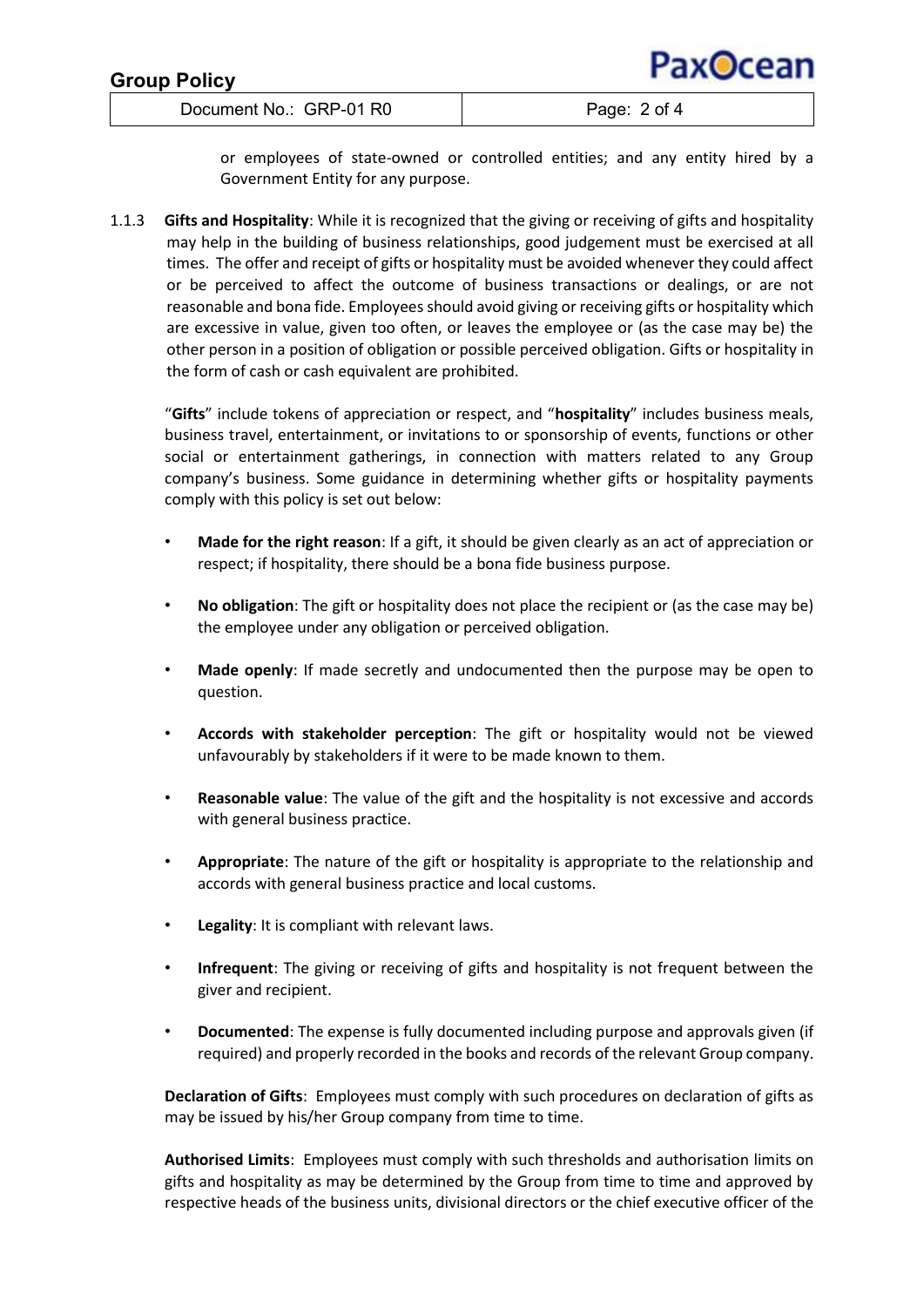|--|

Document No.: GRP-01 R0 Page: 3 of 4

Group company in consultation with Group's Legal Department.

## 1.1.4 **Donations and Contributions**:

- (i) Donations, sponsorships and contributions made on behalf of a Group Company must not be used as a subterfuge for bribery. They should only be made without expectation of business returns.
- (ii) When making any donation or contribution, the following must be adhered to:
	- donations and contributions must always take place in a transparent manner and be documented;
	- documentation must include recipient identity, purpose, reasons for donation/contribution;
	- donations/contributions must comply with the laws of the country in which the donation is to be made;
	- donations/contributions should be made to an organization, instead of any particular person, where possible;
	- anonymous donations are strictly prohibited; and
	- payments into private or personal bank accounts are prohibited.

## (iii) **Political donations**:

- Political donations may be made only if permitted by, and in accordance with, applicable laws.
- All political donations must be approved by the PHPL Board of Directors.

## 1.1.5 **Dealing with Third Party Associates**

- (i) "**Third Party Associates**" are individuals or entities (not owned or controlled by a Group company) that provide services, or engage in business activities, on behalf of a Group company. Such persons or entities include without limitation joint venture partners, members of a consortium, commercial agents, sales representatives, consultants, advisors, suppliers of services, contractors or sub-contractors, and any other service providers **who act on behalf of a Group company** in any way in connection with its business.
- (ii) The assistance and local knowledge of Third Party Associates may be essential. However, to minimise the risk of fraud or corruption on their part, Third Party Associates should be made aware of and, where relevant, adhere to PaxOcean Group's rules of business conduct, and acknowledge receipt in writing of the same.
- (iii) It is vital that employees pay close attention to a Group company's relationship with Third Party Associates. Each Third Party Associate should be carefully selected and evaluated before being retained by a Group company, and Third Party Associates should be selected solely on the basis of merit. It is the responsibility of each employee to know the Third Party Associates with whom the employee transacts business for or on behalf of a Group company, and to understand what services each such Third Party Associate performs for the Group company and the manner in which the Third Party Associate performs them.